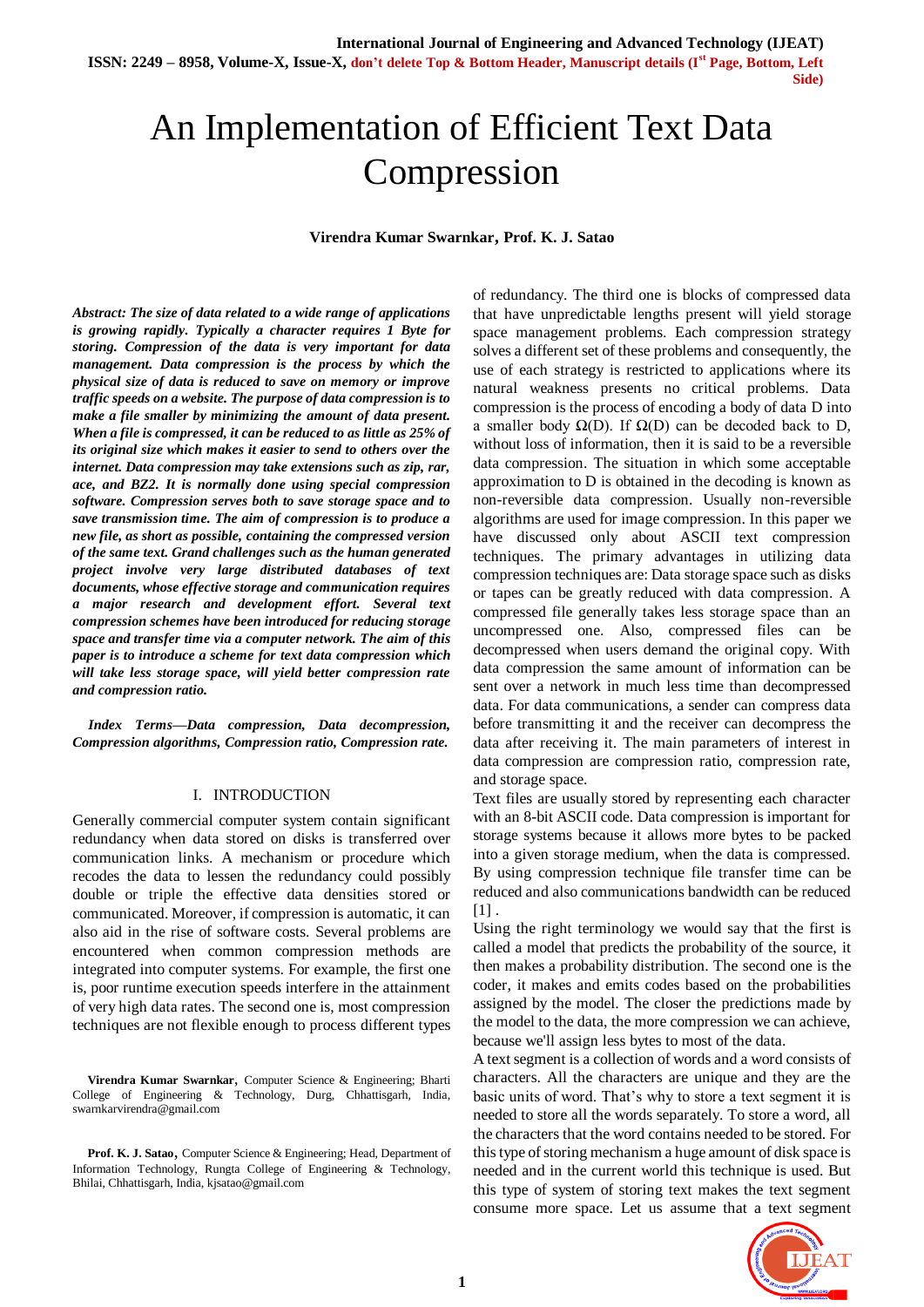# An Implementation of Efficient Text Data Compression

contains some word "n" times, which is 7 characters in lengths (take it as average length) then for repeated presence of the same word of "n" times it need n\*7 Bytes. If some sort of indexing within the text segment is done, then the text segment size can be reduced. But this process is still not effective because it needs extra space to make the indexing table and sometimes it may increase the file size rather than decreasing. So in this paper we have implemented a new scheme which will yield better performance in terms of less storage space, compression rate and compression ratio [2] .

#### II. METHODOLOGY

In this paper we have discussed data compression and decompression, and illustrated how to compress and decompress data, efficiently and effectively, from the Java applications using the java.util.zip package. While it is possible to compress and decompress data using tools such as WinZip, gZip and Java Archive, these tools are used as standalone applications. It is possible to invoke these tools from the Java applications, but this is not a straightforward approach and not an efficient solution. Figure 1.1 shows a basic data-compression block diagram.



## *Fig. 1.1: Data-compression block diagram*

The simplest type of redundancy in a file is the repetition of characters. For example, consider the following string: BBBBHHDDXXXXKKKKWWZZZZ

This string can be encoded more compactly by replacing each repeated string of characters by a single instance of the repeated character and a number that represents the number of times it is repeated. The earlier string can be encoded as follows:

#### 4B2H2D4X4K2W4Z

Here "4B" means four B's, and 2H means two H's, and so on. Compressing a string in this way is called run-length encoding.

As another example, consider the storage of a rectangular image. As a single color bitmapped image, it can be stored as shown in Figure 1.2.

### Figure 1.2: A bitmap with information for run-length encoding

There are many benefits to data compression. The main advantage of it, however, is to reduce storage space requirements. Also, for data communications, the transfer of compressed data over medium results in an increase in the rate of information transfer. In this paper the following procedures are used for compression and decompression of text data.

### **Procedure for Compression:**

- 1. User will write text on text area or paste text from other document.
- 2. User can open any document from the menu compress.
- 3. Software takes all text from text area in to a string object.
- 4. After that it converts data in byte array format and passes to the compress class.
- 5. Imports package java.zip.Deflater.
- 6. Creates object of ByteArrayOutputStream and sets to null.
- 7. Creates object of deflater.
- 8. Sets level of Deflater by calling method setLevel() and sends argument as best compression of Deflater.
- 9. Sets input data in the form of bytes array by calling method setInput() .
- 10. Finishes deflater action by calling method finish().
- 11. Allocates space for ByteArrayOutputStream object.
- 12. Creates byte array object and allocates space.
- 13. Initializes size of deflated content and writes on ByteArrayOutputStream object.

#### **Procedure for Decompression:**

- 1. Software imports package java.zip.Deflater.
- 2. Creates object of ByteArrayOutputStream and sets to null.
- 3. Creates object of inflater by allocating object.
- 4. Sets level of Inflater by calling method setLevel() and sends argument as best compression of Inflater.
- 5. Sets input data in the form of bytes array by calling method setInput().
- 6. Finishes inflater action by calling method finish().
- 7. Allocates space for ByteArrayOutputStream object.
- 8. Creates byte array object and allocates space.
- 9. Initializes size of deflated content and writes on ByteArrayOutputStream object.

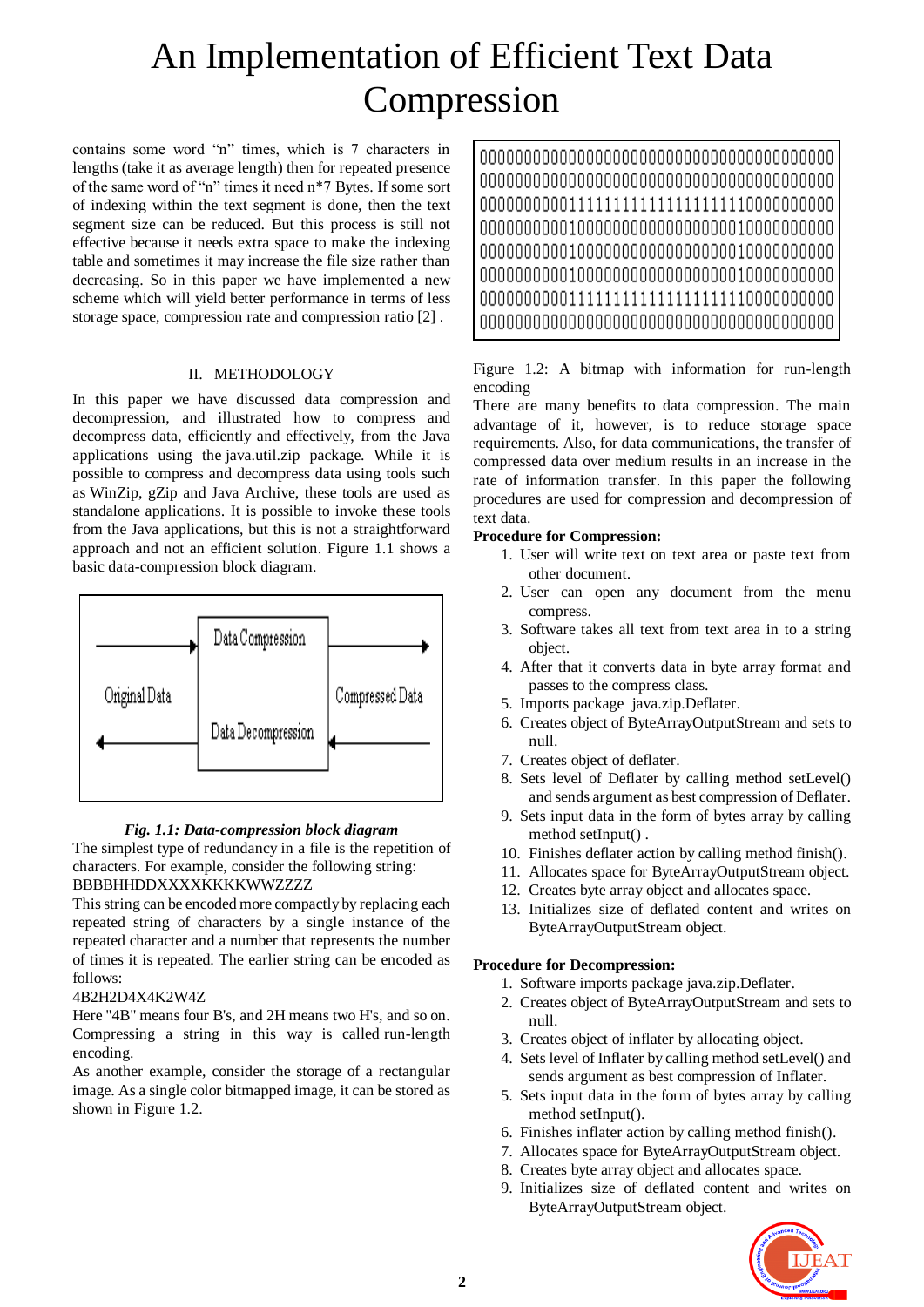#### III. RESULTS

In this paper, we have implemented the technique i.e. .veer format with text files which consist of various types of data viz. random, only digits (0 to 9), only characters (a to z), mix of digits and characters (0 to 9 and a to z) and a file which consist of only zeroes. By using the implemented technique i.e. .veer format, we have calculated the compressed format in order to know the storage space. We have also calculated the compression rate as well as compression ratio. With the comparison of both file it is clearly shown the difference between two different format file. From the following table it can be observed that, the implemented technique takes less storage space than another one. The following table gives the result :

| S.NO           | <b>File</b><br><b>Name</b> | <b>File</b><br>Content | .Txt<br><b>File</b><br>(Size<br>in KB) | .Veer File<br>(Size in<br>KB) |
|----------------|----------------------------|------------------------|----------------------------------------|-------------------------------|
| 1              | FILE <sub>1</sub>          | Random                 | 28.9                                   | 5.91                          |
| $\overline{2}$ | FILE <sub>2</sub>          | 0 TO 9                 | 860                                    | 3.51                          |
| 3              | FILE <sub>3</sub>          | a to z                 | 198                                    | 0.73                          |
| 4              | FILE <sub>4</sub>          | 0 TO Z                 | 968                                    | 4.02                          |
| 5              | FILE <sub>5</sub>          | only 0                 | 169                                    | 0.68                          |

Compression ratio is calculated as per the following formula:-

Compression ratio = (Compressed Size /Uncompressed Size)\*100

The following table gives the result of Compression Ratio:

| S.No.                  | File Name         | <b>Compression Ratio</b> |
|------------------------|-------------------|--------------------------|
| 1                      | FILE 1            | 20.44                    |
| 2                      | FILE <sub>2</sub> | 0.40                     |
| 3                      | FILE <sub>3</sub> | 0.37                     |
|                        | FILE <sub>4</sub> | 0.41                     |
| FILE <sub>5</sub><br>5 |                   | 0.40                     |

Compression rate is calculated as per the following formula:- Compression rate= 100-Compression Ratio

The following table gives the result of Compression Rate :

| S.No. | <b>File Name</b>  | onic)<br><b>Compression Rate</b> |  |
|-------|-------------------|----------------------------------|--|
| 1     | FILE 1            | 79.55                            |  |
| 2     | FILE <sub>2</sub> | 99.59                            |  |
| 3     | FILE <sub>3</sub> | 99.62                            |  |
| 4     | FILE <sub>4</sub> | 99.58                            |  |
| 5     | FILE <sub>5</sub> | 99.59                            |  |

The two figures below represent the screen shots of .VEER compression technique:

| VEER COMPRESSION DECOMPRESSION TEXT TOOLS |                         | 『図図                                  |
|-------------------------------------------|-------------------------|--------------------------------------|
| File Help                                 |                         |                                      |
| Decompress Ctrl-O                         |                         |                                      |
| Compress CHA                              |                         |                                      |
|                                           |                         |                                      |
|                                           |                         | $\Delta$                             |
|                                           |                         |                                      |
|                                           |                         |                                      |
|                                           |                         |                                      |
|                                           |                         |                                      |
|                                           |                         |                                      |
|                                           |                         |                                      |
|                                           |                         |                                      |
|                                           |                         |                                      |
|                                           |                         |                                      |
|                                           |                         |                                      |
|                                           |                         |                                      |
|                                           |                         |                                      |
|                                           |                         |                                      |
|                                           |                         |                                      |
|                                           |                         |                                      |
|                                           |                         |                                      |
|                                           |                         |                                      |
|                                           |                         |                                      |
|                                           |                         |                                      |
|                                           |                         |                                      |
|                                           |                         |                                      |
|                                           |                         |                                      |
|                                           |                         |                                      |
|                                           |                         |                                      |
|                                           |                         |                                      |
|                                           |                         |                                      |
|                                           |                         |                                      |
| la                                        | Time Login: 11:00:54 AM | Today is: Dec 26, 2013 [11:01:08 AM] |

Figure No.1.3



Figure No.1.4

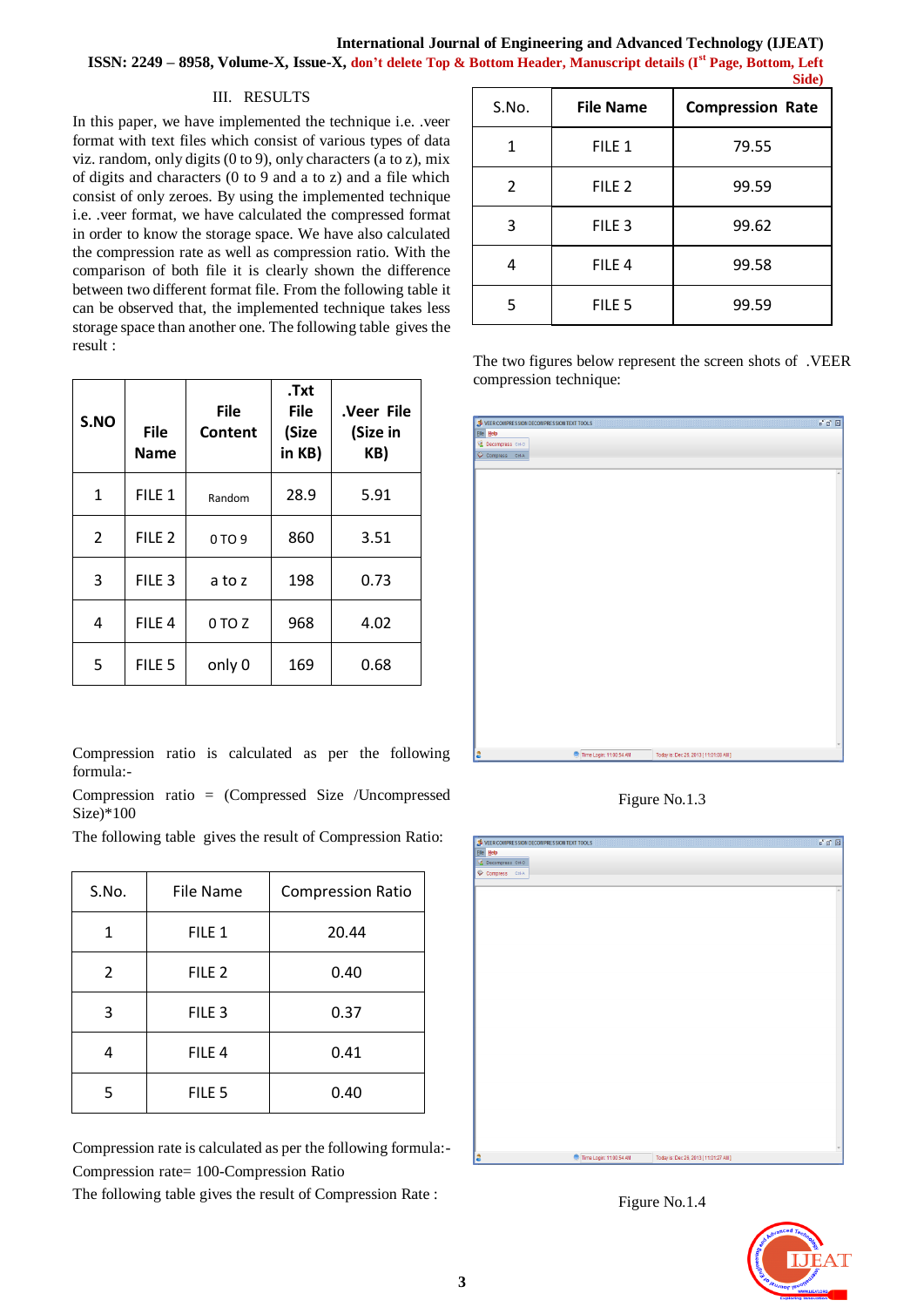# An Implementation of Efficient Text Data Compression

IV. SOURCE CODE ROUTINES FOR COMPRESSION AND DECOMPRESSION

For compression : public class Compress {

public byte[] compressByteArray(byte[] bytes){

```
 ByteArrayOutputStream baos = null;
Deflater df = new Deflater);
 dfl.setLevel(Deflater.BEST_COMPRESSION);
 dfl.setInput(bytes);
 dfl.finish();
 baos = new ByteArrayOutputStream();
byte[] tmp = new byte[4*1024]; try{
    while(!dfl.finished()){
     int size = dfl.deflate(tmp);
       baos.write(tmp, 0, size);
    }}
 catch (Exception ex){
```

```
 } finally {
   try{
      if(baos != null) baos.close();
    } catch(Exception ex){}
 }
```

```
 return baos.toByteArray();
```

```
 public static void main(String a[]){
```

```
Compress mbc = new Compress();
      byte[] content = mbc.compressByteArray("Compress 
java2novice.com".getBytes());
      System.out.println(new String(content));
 }
```

```
}
```
}

For decompression : -

public class Decompress {

public byte[] decompressByteArray(byte[] bytes){

```
 ByteArrayOutputStream baos = null;
Inflater ifI = new Inflater;
 iflr.setInput(bytes);
 baos = new ByteArrayOutputStream();
byte[] tmp = new byte[4*1024];
 try{
   while(!iflr.finished()){
     int size = iflr.inflate(tmp);
      baos.write(tmp, 0, size);
   }
 } catch (Exception ex){
```

```
 } finally {
```

```
 try{
```

```
if(baos != null) baos.close();
    } catch(Exception ex){}
 }
```
 return baos.toByteArray(); }

## V. CONCLUSION

This paper presents an implementation of efficient text data compression. It describes the usage of java.util.zip package to compress and decompress the text data, as well as it shows how to compress and decompress serialized data to save disk space. In this paper, we have observed that the contents of the file (i.e. the number of different characters or symbols and the frequency for each symbol) are effective factors on the performance of the data compression. Data compression still is an important topic for research in these days, and has many applications.

## **REFERENCES**

[1] Data Compression Techniques on Text Files:

A Comparison Study, *July 2011*

[2] Charles Bloom "Compression : News Postings : Kraft Inequality" [\(http://www.cbloom.com\)](http://www.cbloom.com/)

[3]http://en.wikipedia.org/wiki/Burrows%E2%80%93Whee ler\_transform

[4] Data compression theory and algorithms, http://www.maximumcompression.com/algoritms.php

[5] **Made Agus Dwi Suarjaya ,** A New Algorithm for Data Compression Optimization, *IJACSA, Vol. 3, No.8, 2012*



**Virendra Kumar Swarnkar,** did his B.E from Rungta College of Engineering and Technology, Bhilai(C.G.). Currently he is pursuing M.Tech in Software Engineering from Rungta College of Engineering & Technology, Bhilai, Chhattisgarh, India. He has published 3 papers in international journals. His area of interest in Software Engineering , Operating System, Database Management System, etc.



**Prof. K. J. Satao** is Professor of Computer Science & Engineering and Head of Information Technology Department at Rungta College of Engineering & Technology, Bhilai, Chhattisgarh State, India. as obtained M.S. degree in Software Systems from Birla Institute of Technology and Science, Pilani, Rajasthan State, India in 1991. He has published over 50 Papers so far in various reputed National & International Journals, Conferences, and Seminars. He is Ex. Dean of Computer & Information Technology faculty in Chhattisgarh

Swami Vivekanand Technical University, Bhilai, India(A State Government University). He is Ex. member of the Executive Council and the Academic Council of the University. He is a member of the Computer Society of India and the Indian Society for Technical Education. He has worked in various Engineering Colleges for over 26 Years and has about 4 Years industrial experience as well. His areas of research include Operating Systems, Editors & IDEs, Information System Design & Development, Software Engineering, Modelling & Simulation, Operations Research, etc.